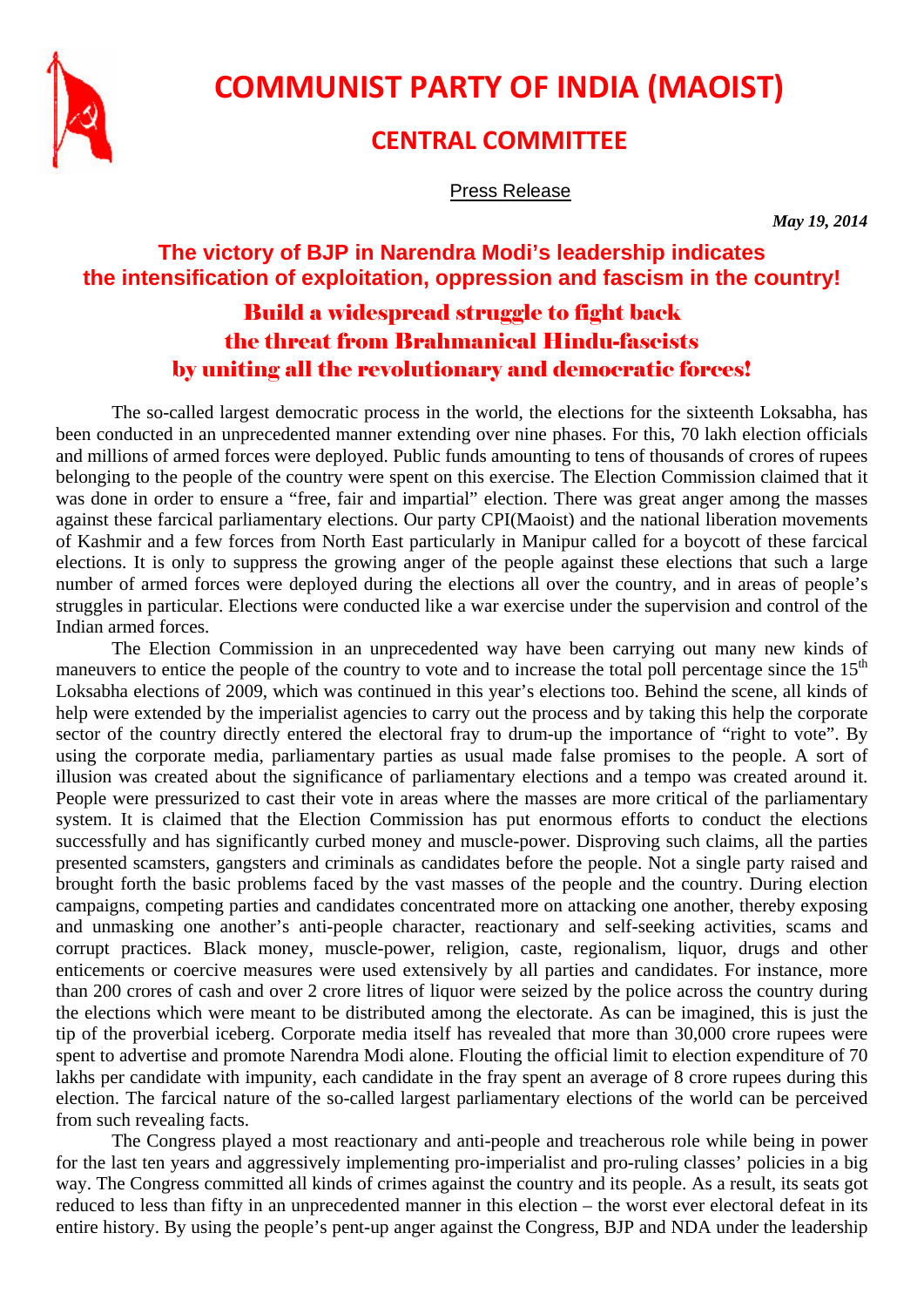of Modi emerged as the first ever non-Congress party to win a clear majority in the parliament with 282 seats and together with its NDA partners captured 334 seats out of 543.

Even before the announcement of the elections, a large number of additional paramilitary forces were deployed and the armed forces intensified cordon-and-search operations in all the revolutionary areas of 14 states, in areas of national liberation struggles in Kashmir and the North East and other regions where people's resistance movements are going on. The first countrywide week-long (26 December 2013 to 1 January 2014) suppression campaign was carried out in 9 states with 40 thousand additional paramilitary and state police forces. In the second suppression campaign that lasted from 19 March to 27 March 2014, more than a hundred thousand paramilitary troops and 6000 commandos, four Israeli spy aircrafts, a large number of mine-proof vehicles fitted with radars, etc., were used led by 70 Inspectors General (IG) in six states where the Maoist movement is active. These counter-revolutionary campaigns were aimed at suppressing the movement and create a white terror among the people to conduct their 'democratic' elections. In the areas of revolutionary and national liberation movements, tens of political activists, liberation fighters and common people were murdered by these forces. A large number of people and political activists were captured and tortured. They did not spare even women, children and the aged. Villages were attacked and their residents were collectively punished through merciless beating. Elections were conducted at gunpoint by unleashing widespread state-terror. The statewide bandh in Kashmir called in protest against the detention of Hurriyat Conference leaders who had given a poll boycott call, was successfully observed on 21 April. Kashmir Valley was rife with bandhs and protests against the atrocities and repression by the Indian army and other state forces on the one hand and with state repression accompanied by curfew on the other. Kashmiris fought pitched battles against the gun-wielding army and paramilitary forces with stones by defying curfew and other prohibitory orders.

In spite of using coercion and threat to such a large extent and even after creating an atmosphere of terror, the polling percentage fell far short of the 90 percent target set by the Election Commission. Only 66% percent voters cast their vote as per official reports. The actual voting percentage, however, would be much less if we take into account the percentage of rigged and false votes among them. Money-power, muscle-power, the state machinery and the armed forces were rampantly used for such electoral fraud involving all the major parliamentary parties. Even after deploying innumerable helicopters and aircrafts of Indian Air Force and Indian and foreign private companies to transport election officials and material, many election booths were shifted to police stations and paramilitary camps in areas where revolutionary and national liberation movements are strong with the pretext that conducting polling in those areas would be difficult. Large-scale fake votes were cast in these booths. Nevertheless, even 5-20 percent polling did not take place in Dandakaranya, Bihar-Jharkhand, Odisha and Andhra-Odisha Border and other areas where Revolutionary People's Committees are present and the Maoist movement is strong,. In Kashmir, even after creating state-terror prior to elections, merely 27% polling took place as per official claims. In the context of elections, the slogan of Azad Kashmir once again reverberated across the valley.

The 'alternative' of NOTA has been brought forward to deny the people the 'right to recall'. Due to a lack of alternative and threats from the political parties and armed forces, more than one crore voters pressed NOTA button. This is primarily because those who chose not to vote are often branded as terrorists or Maoists. In the revolutionary and nationals liberation movement areas, responding to the call of poll boycott, the people of these areas and in places where democratic movements and anti-displacement movements are going on, people in significant numbers have rejected these farcical elections in protest against the antipeople policies of the governments their repression. The CC, CPI(Maoist) extends revolutionary greetings to all of them for daring to defy the state and boycott the elections even while facing grave threats and intimidation.

In defensive campaigns against the reactionary forces, the red fighters of our PLGA conducted many heroic attacks in Dandakaranya (Chhattisgarh, Maharashtra), Bihar, Jharkhand, Odisha and Andhra-Odisha Border Area and other regions and inflicted a number of casualties to the enemy troops and seizing many arms and ammunitions. It is a matter of great regret, however, that our PLGA forces ambushed vehicles carrying poll officials mistaking them to be police vehicles. Some employees engaged in poll duty died or got injured due to such mistakes. Concerned units of our party has already apologized for these unfortunates incidents. We once again extend our apology to the people for this and express our heartfelt condolence to the relatives and friends of the deceased.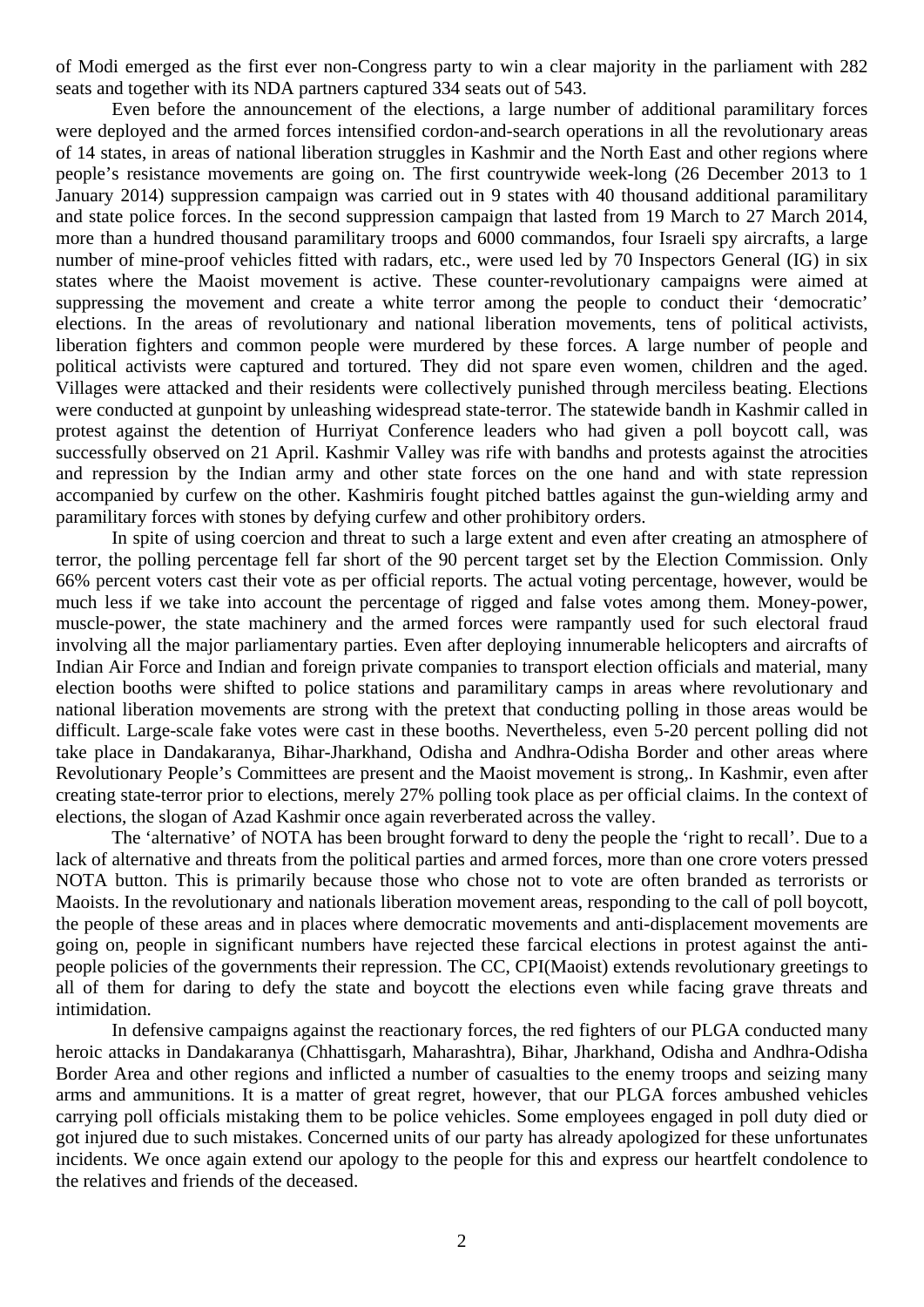In the farcical elections, the BJP has claimed that it has won an unprecedented and historic victory. However, the total vote share they received is no more than 35 percent. There can be no bigger bankruptcy in this so-called largest democracy of the world than to claim a 'historic victory' for a party that wins a mere 35 percent of the votes polled. One more time the scamsters, gangsters and criminals came to power, revealing the farcical nature of the parliamentary system.

Narendra Modi was put forward as the BJP prime-ministerial candidate by the Sangh-Parivar and with its sponsorship and full involvement in the elections, BJP has gained an unprecedented victory under Modi's leadership, however may be. On the other hand, the UPA-led by Congress had to suffer a humiliating defeat. During the rule of UPA government, neo-liberal economic, political, social, cultural and ecological policies were implemented in a large scale, corruption and scams manifested itself in an unprecedented manner, price rise skyrocketed, access to healthcare and education became much more meager for the people, lack of accountability to the people, high rate of unemployment, retrenchment of workers, farmer's suicide, atrocities and violence on women, gaping social inequality, starvation, atrocities on dalits by the Brahminical casteist forces, suppression of the rights of the oppressed nationalities, depriving the adivasis and the oppressed of their *jal-jangal-zameen, haq-adhikar aur izzat*, state repression on the anti-displacement movements and the separate statehood movements particularly in Telangana and Gorkhaland, rampant ecological destruction, etc., all of which are major reasons resulting in the accumulation of people's anger against the Congress and its allies.

The mass anger against UPA government and the anti-corruption campaign initiated by Anna Hazare-Aam Aadmi Party (AAP) has been successfully utilized by the BJP for electoral gain. By remaining behind the scene, BJP-RSS orchestrated anti-Muslim attacks and stirred-up Hindu religious chauvinism against them all over the country, particularly through the attacks in Muzaffarnagar and Samli, UP. RSS played a central role in this. In the North East, particularly in Assam, BJP could mobilize the Hindus to some extent against the perceived Bangladeshi Muslim immigrants and garner their votes. The above explains the hollowness of BJP's claim that it has gained the votes from all sections and thereby the divisions of religion, caste, community and gender etc. It is a fact that BJP has not gained the majority of votes from the Muslims and dalits. That behind BJP's win there is no countrywide 'Modi-wave' is shown by the election results of Kerala, Odisha, Bengal, Tamil Nadu, Telangana, Seemandhra, etc., where BJP did not perform well. In Tripura, Arunachal Pradesh and Sikkim too non-NDA parties have won. The so-called Modi-wave is the joint creation of the big corporations and its corporate media. Narendra Modi has been put forward by the imperialists, the MNCs, big comprador bureaucratic bourgeoisie and big landlords to divert the people's wrath against the neo-liberal policies of the ruling classes and usher in fascism like Hitler to serve their interests more effectively. In fact, the Congress has been thoroughly exposed and discredited as an out-and-out anti-people, reactionary and corrupt party. Perceiving the people's anger, the Indian ruling classes and imperialists have presented another ruling-class party in the form of BJP and Narendra Modi in place of Manmohan Singh as an alternative before the people, only to hoodwink them with parliamentary illusions for another five years.

In this election, UPA constituents and particularly Congress were wiped out in Rajasthan, Gujarat, Seemandhra, Delhi and in some other places. In most of the other states Congress was reduced to a very few seats. In spite of creating some reformist rhetoric, AAP could not perform well because it lacked a clear-cut position on the basic problems of the people and the country and even burning issues facing the people. SP, BSP, RJD, JD(U), DMK, the Left Front led by CPI(M) and other regional parties which championed the same policies of Manmohan Singh government and that were mired in corruption, exploitation and suppression and opportunism too had to suffer ignominious defeat. DMK, BSP and National Conference in particular have been washed out and have no presence left in the parliament. In Odisha, BJD came to power for the fourth time due to the absence of any effective parliamentary opposition. In Andhra Pradesh, Telugu Desam Party and TRS took advantage of the people's anger against the Congress and registered victories. In Kashmir, National Conference had to pay for its collusion with the Congress party and policies aimed at crushing and liquidating Kashmir's national liberation movement.

After securing a simple majority in the parliament under the leadership of Modi, BJP is acting magnanimous in victory and is promising to carry along its NDA partners. It has promised to work for even those voters and social sections who have not voted for it. Modi himself in his address to the people after the election victory has said that "It is a victory for Bharat", that "India will be made self-reliant" and that "*Acche din anewale hai*" ("Good days are ahead"). Hearing this, some people are under the illusion that this